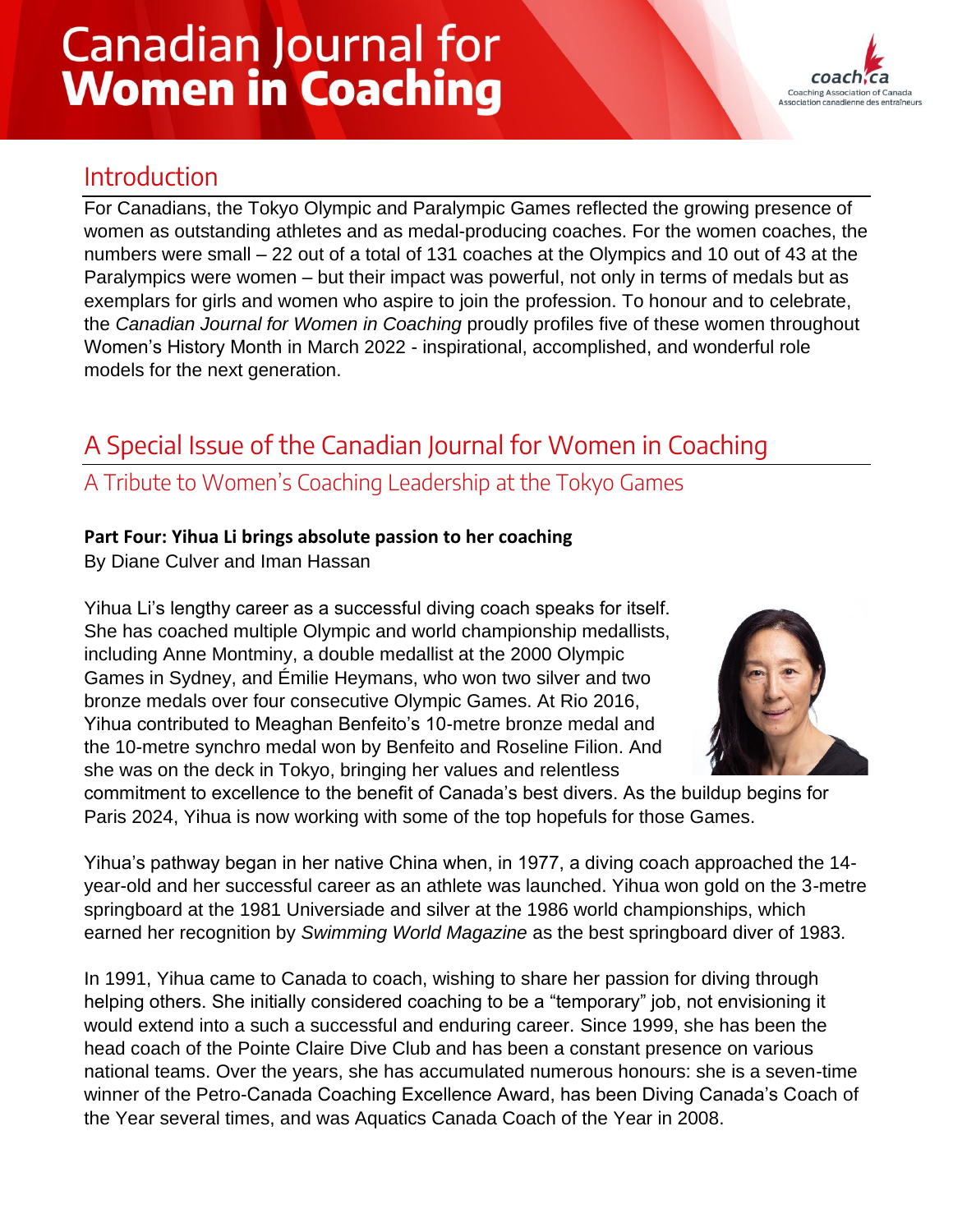Yihua, a Level 4 National Coaching Certification Program coach, is known as a person who does not like to talk about herself. But in discussing her strategies in the lead-up to the Tokyo Games, through all the restrictions and unknowns brought about by COVID-19, her commitment to communication with her athletes is clearly one of her guiding principles. "Well, you know, on certain days we couldn't be in person, so we did Zoom training to make sure collectively the athletes were connected. And sometimes just calling them, Facetiming to make sure they were following the coaches' direction and guidance. And I tried to make sure to teach my athletes that sometimes things happen, and all you can do is to do the best for yourself."

Empathy and guidance were also evident in her approach to coaching through the pandemic as she tried to keep negativity from overwhelming her athletes. "I know it was a difficult time, but you cannot be negative; we have to see things in a positive way. We can't always be pumped up, but as long as you're always *with* your athletes, you can listen to them when they say: 'You know, I don't feel like training'. You have to have some sympathy and understanding because what the athlete goes through, as a coach you go through the same thing. As a coach, you have to be stronger for the athlete; you have to find a way to make sure you understand them with sympathy and help them move onto the next steps."



When questioned about her connection with her athletes, Yihua revealed an underlying commitment to honesty, which she believes is ethically responsible given the dangers involved in the sport. She does, after all, handle most of the 10-metre divers on the national team. "I connect with my athletes because I'm - sorry for my language - but I don't bullshit. I mean, I am really honest with them … Honesty can sometimes be harsh, but in the long-term, it's the best approach … they know every time I tell them something, I'm sincere; they do believe me."

Trust is an essential element of Yihua's connection to her athletes particularly as she helps them deal with fear. "Some people have more guts. Other people, you really need to talk with them; that is

why trust is important. They have to trust that what you're saying they can do with their body. So that's mostly mental, not only technical."

Yihua's compassion and commitment to honesty are among her coaching strengths and emulate the values she holds in life: relationship building, empathy, honesty, and hard work. In particular, her philosophy of honesty has paid off when it comes to coaching the 10-metre divers.

"In the beginning, I coached 10-metres and 3-metres, but then my responsibility slowly shifted to only the 10-metres. I don't know what makes me successful with the 10-metres. I think just being around the Chinese national [diving] team for many years, they are very technical, and my relationships are very good with my athletes … When they have a problem, they talk to me. Because if they want an honest, truthful answer, they know they will get that from talking to me! I think it's easy for me to communicate with the women, and the boys and men too. I just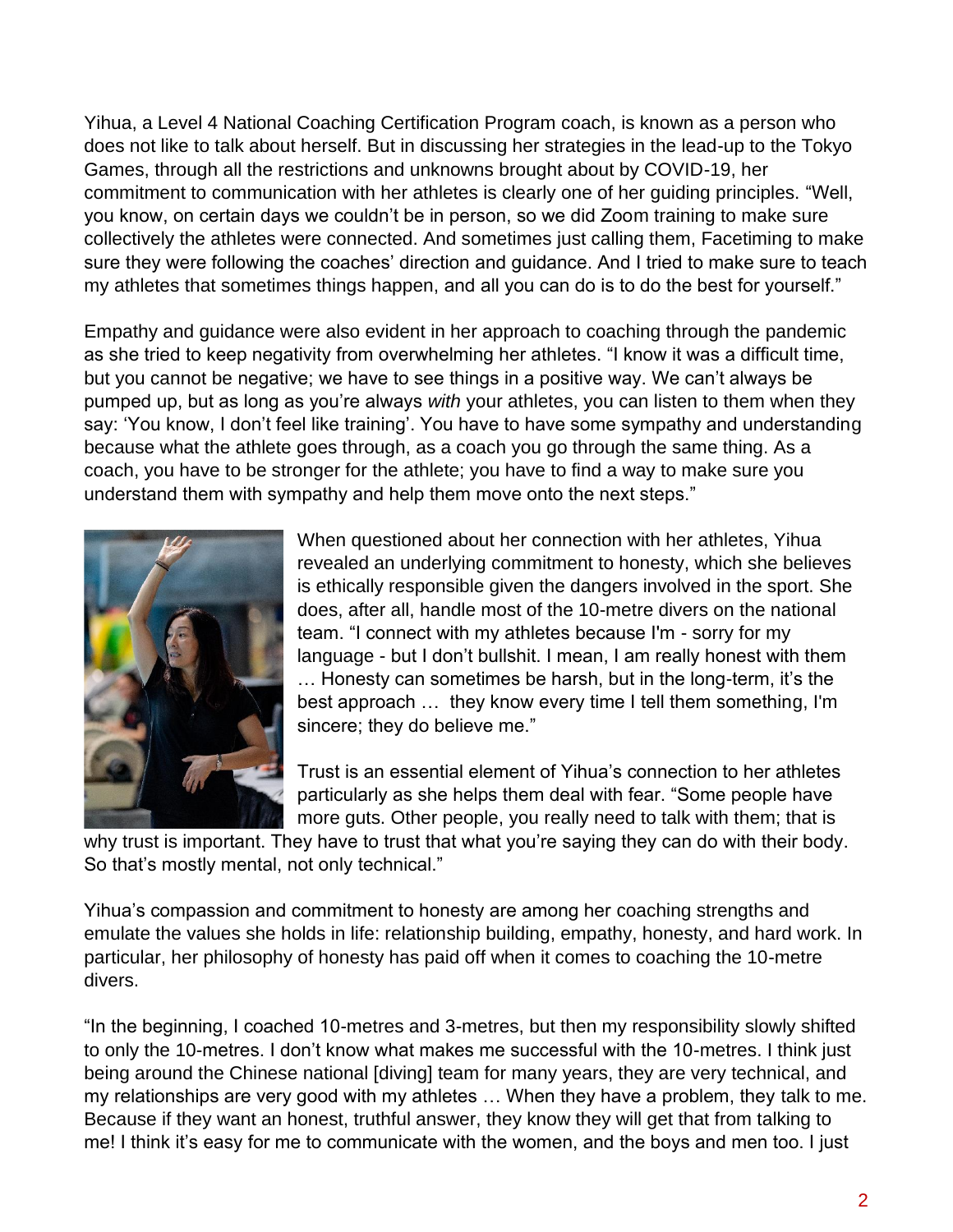have my own way; I cannot describe it. I just prioritize connecting with people. I am an easygoing person, but at the same time, I'm pretty tough."

When asked about the Tokyo events and how her divers fared, she first praised the Japanese people and how well they managed the Games during COVID-19. About her role she was clear: "I am always prepared for the worst-case scenarios … whatever happens, I can handle it, knowing it's not going to be easy." She also praised her athletes, noting that one managed a fourth-place finish despite having suffered an injury. "For an injured single diver to do that? I could not be prouder."

As for herself and handling the stress of the Games, Yihua talked about sleep, breathing, and preparation. "No matter what, especially when I go on the pool deck, I don't show my problems because these athletes are looking at you and you're encouraging them to sleep well, wake up, and be prepared. I have to make sure that I am at 100% once I get on the pool deck. Because the morning of [the competition], if I am looking and feeling 100%, then I can give my athletes 100% and that will help them."

During the year, Yihua's preparation [for each week of coaching] is intense and an important stress reliever for her. "On my weekends, unless there is a competition, I generally get up when my mind is fresh, and I can plan out the whole week for each athlete ... get the training picture in my head. Then during the week, it is a lot less stressful." It is a different situation at a major event such as the Olympic Games. There, except for small tweaks, all the preparation has been completed, allowing her to be fully focussed on supporting her athletes.

Digging deeper into Yihua' s coaching philosophy, it became evident that some of her experiences growing up as a diver in China have had an important effect on her since she did not always feel morally supported. "I remember, I went there [national training centre]; I didn't want to stay there. I wanted to go back to my province. I remember being there for two months, and every coach would pass me by and only coach me a little bit … eventually I went to international competitions, but it wasn't good enough for the coaches. Either I was too light or too fat. Some people give you experiences, some people give you lessons, you just keep moving forward … I'm not complaining, I'm just giving you the story. I am thankful for everything everybody gave me."

Clearly, Yihua's commitment is to be the best coach possible - certainly to give her athletes much more than she received as an athlete - and to always support them emotionally, technically, physically, and psychologically.

Yihua's passion and drive to keep learning is clear. "I love coaching; that helps a lot. Because if you like it properly, you can try to make sure you are doing the right things when a talented athlete is in your hands. Sometimes I can be scared because I don't want to screw up; I want to make sure the athlete can put the best of their talent on display. And I want to make sure that I don't jeopardize their career. So, I am always a little afraid to make a mistake … I have friends coaching international diving teams and I always ask them questions, like 'Hey, I have an athlete, they have a technical problem. Can you help me by watching them dive and tell me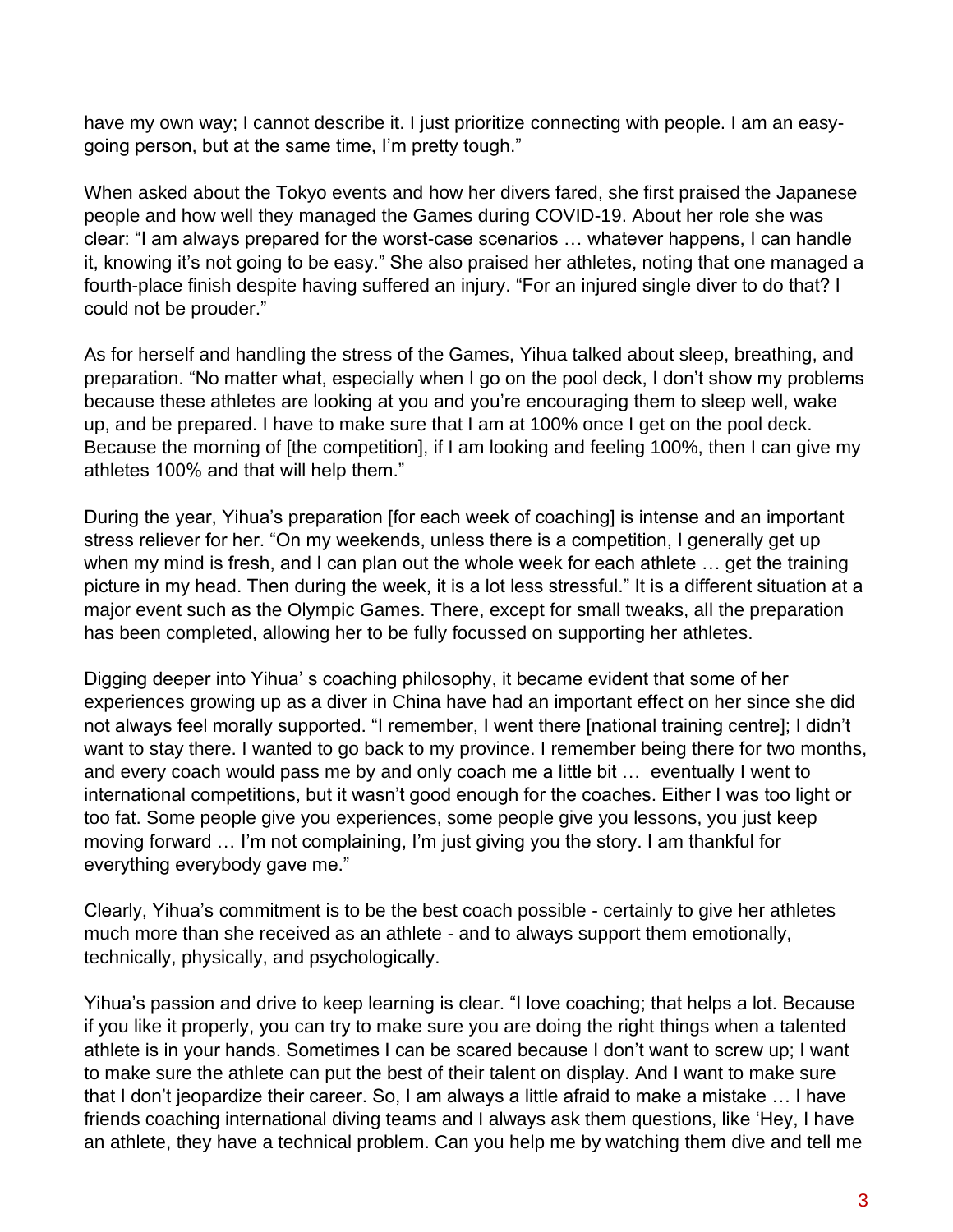what you see?' So on top of coaching, I spend a lot of time learning from other coaches. That's another thing that keeps me on top of my coaching … I want to be able to unconditionally help other people, and not just be selfish." Yihua's drive for excellence and knowledge- seeking is typical of highly successful coaches who are not afraid to ask for advice through their coaching network.

Important people Yihua's network includes Diving Canada's Nancy Brawley, Director, National Officials Program, and Mitch Geller, Chief Technical Officer, both of whom inspire her to always do better. For example, at the start of the Rio Olympics, Yihua remembered Geller saying at a coaches' meeting: "Hey, why not you? Why does the medal have to belong to someone else? Why not you?" "So, I was like 'Yes! Why not you? I used those words from him. I copied his words when the kids started competition and I felt like it was the perfect time to share that message … I told them: 'Don't forget! Why not you on the podium? Why can't it be you?' When I shared this, I could see my athletes' eyes pop and of course, we got a medal.'"

Yihua's support has come not only through her network but also from Mike Morris, her husband of nearly 20 years. "My husband is such a nice guy; he always makes sure that whatever I want to do, he 100% supports me. That makes a huge difference." Asked about having children, she said "It's a pretty stressful life. It was never really meant to be. I always have very talented kids in my hands. It's never really about me; everything is about them. Anyhow, we tried, but we don't have kids … I have no regrets … it's really difficult for a woman. You either have kids first, and then later on when the kids grow up you can do it … You know, I don't have kids so maybe that is what's keeping me going for so many years."

Asked about women who coach diving, Yihua acknowledges some increase in the numbers. "Before, I'd say, it was only me with a bunch of guys for many years. But now we have more women involved … [although] we need more women coaches at higher levels."

Yihua's passion to help others and her life-long learner's approach have driven her to excel. She enjoys stepping outside of her comfort zone, connecting, and learning from her coaching networks, both nationally and internationally. She remains open to being guided and inspired by her colleagues. Like so many other successful coaches, Yihua stressed the joy she feels when her athletes improve and her gratitude for being able to do what she loves. She is absolutely passionate about her job and desires to coach as long as she provides value to her sport and her athletes. "I want to continue to coach until I feel like I am not able to give anymore, and then I'll have to talk to myself in recognizing that I may not be good for the athletes anymore and I'll have to step back. Otherwise, I really enjoy the coaching. Not only by watching athletes get medals, but just being able to see them improving every day, that itself just gives me goosebumps, you know? I just really love it!"

#### About the Authors

Dr. Diane M Culver is an Associate Professor in the School of Human Kinetics, University of Ottawa. Her research interests include coach development and women in sport leadership.